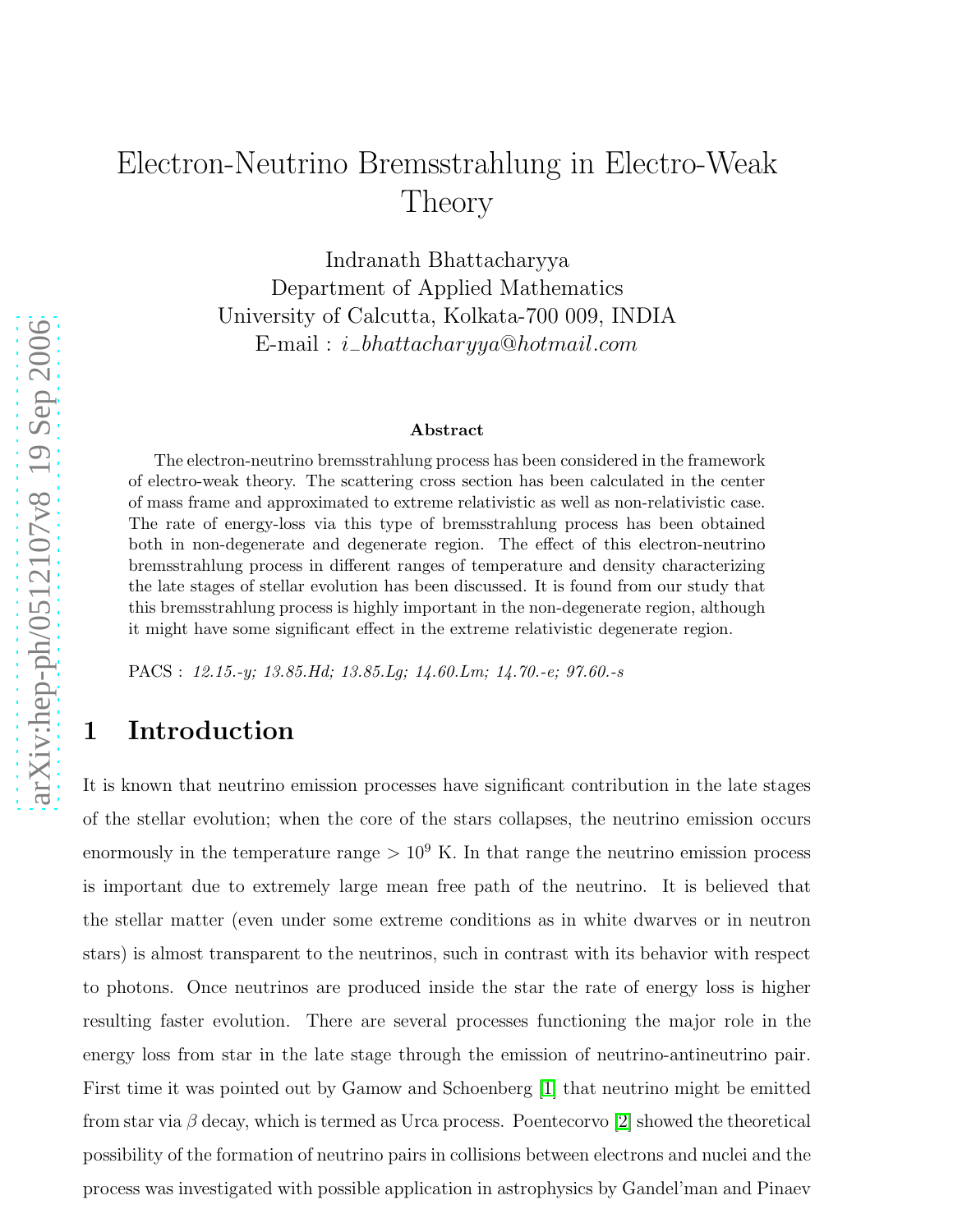[\[3\]](#page-11-1). The reaction rate of this process was calculated in detail by Chiu and his collaborators [\[4,](#page-11-2) [5,](#page-11-3) [6\]](#page-11-4). Dicus [\[7\]](#page-11-5) drew a brief outline about some neutrino emission processes from star, though there might exist a few more processes having remarkable effect during the later stages of the stellar evolution. Earlier most of the were studied in the framework of the V-A interaction theory [\[8\]](#page-11-6). Later, photon-neutrino weak coupling theory was introduced and some of those processes such as neutrino synchrotron process [\[9\]](#page-11-7), photo-coulomb neutrino process [\[10\]](#page-11-8) were studied in this framework. The advancement of the Standard Model added a new dimension to study several neutrino emission processes such as pair annihilation [\[7\]](#page-11-5), photo production [\[7\]](#page-11-5), photon-photon scattering [\[7,](#page-11-5) [11,](#page-11-9) [12,](#page-11-10) [13\]](#page-11-11), photo-coulomb neutrino process [\[14,](#page-11-12) [15\]](#page-11-13) etc. Recently Itoh et al. [\[16\]](#page-11-14) reviewed a number of neutrino emission processes and discussed their significance from astrophysical point of view. A minor extension of the Standard Model was done due to the existence of neutrino mass resulted from the 'Solar Neutrino Problem' and 'Atmospheric Neutrino Anomaly' [\[17\]](#page-11-15). It should be noted that a new theory of weak interaction is yet to be developed by introducing the neutrino mass. In the calculations of some weak processes the effect of this neutrino mass, whatever small it may be, may play an important role, for example photon-neutrino interaction [\[18,](#page-11-16) [19\]](#page-11-17).

In this paper we have studied the 'electron-neutrino bremsstrahlung process' given by

$$
e^- + e^- \longrightarrow e^- + e^- + \nu + \bar{\nu}
$$

according to the electro-weak interaction theory. Previously it was considered by Cazzola and Saggion [\[20\]](#page-11-18) while calculating the energy-loss rate by using Monte Carlo Integration method without evaluating the scattering cross-section explicitly. But the scattering cross-section, depending on the energy of the incoming electron, can give a very clear idea about the nature of this electro-weak process. It is to be approximated for extreme relativistic as well as non relativistic limit. Cazzola and Saggion [\[20\]](#page-11-18) considered only the non-degenerate case though many stars in the later phases such as white dwarves, neutron stars etc. are degenerate. We cannot ignore the possibility of occurring the electron-neutrino bremsstrahlung process in degenerate star. We have considered all such cases separately and discussed all possible outcomes of this bremsstrahlung process. We also like to visualize a picture under what circumstances the process will have some significant effect. It cannot be denied that due to some approximations a little bit deviation may occur from the original result, but that will not deter to predict the physical picture. The role of this process has been studied thoroughly at different temperature and density ranges that characterize the late stages of the stellar evolution. It has also been pointed out in which range this process has significant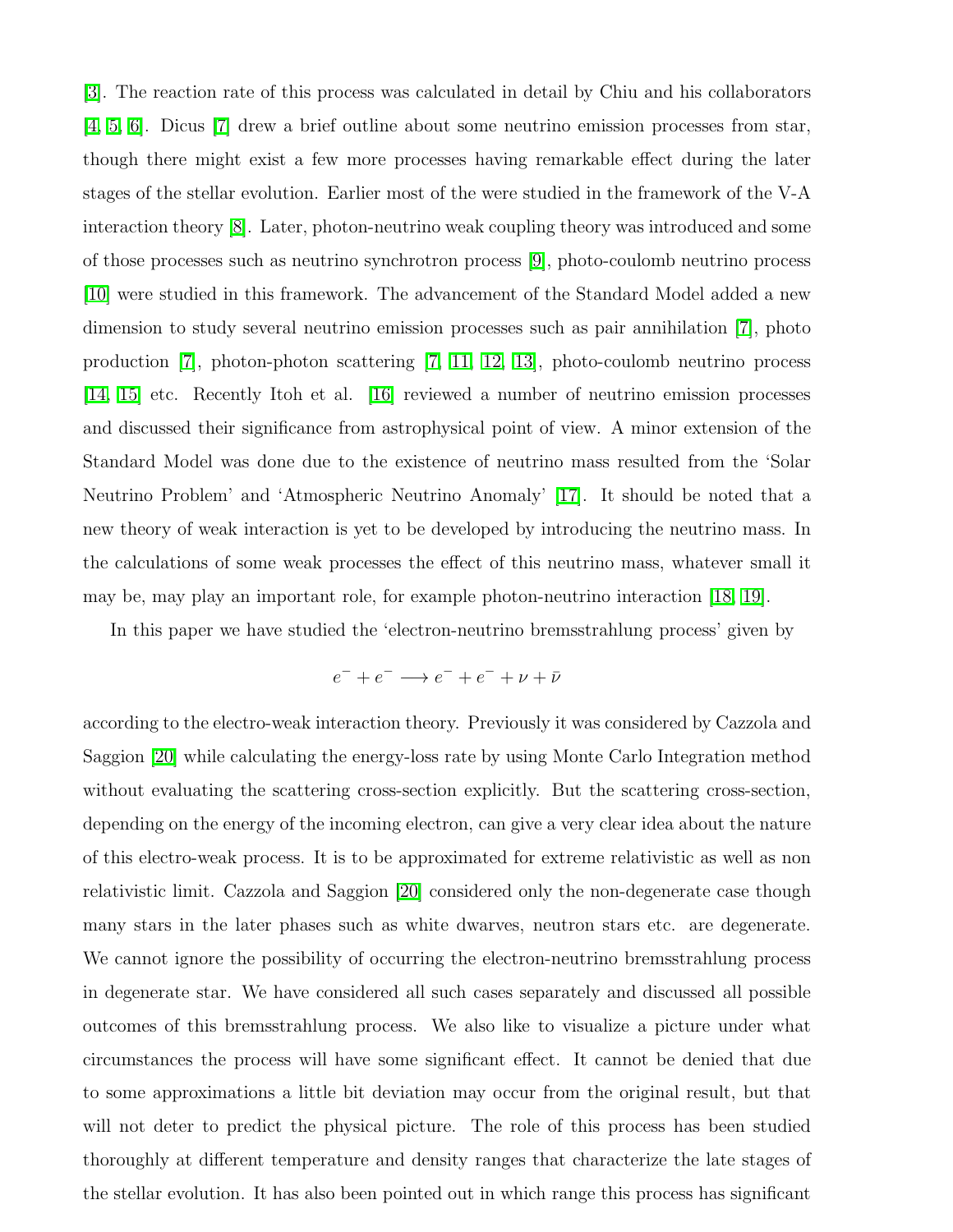effect.

#### 2 Calculation of scattering cross-section :

The electron neutrino bremsstrahlung has some structural similarity with the bremsstrahlung process in quantum electrodynamics [\[21,](#page-11-19) [22,](#page-11-20) [23\]](#page-12-0). In this process a slight complication arises since the identical particles (electrons) are involved here. It is not possible to identify which of the two outgoing particles is the 'target' particle for a particular 'incident' electron. In classical physics such identification can be done by tracing out the trajectories. In quantum physics the two alternatives are completely indistinguishable and therefore, the two cases may interfere. There exist 8 possible Feynman diagrams shown in Figure-1 and Figure-2. The total scattering amplitude for all possible diagrams can be constructed according to the Feynman rules as follows:

$$
\mathcal{M}^{Z} = -\frac{4\pi i e^{2} g^{2}}{8 \cos^{2} \theta_{W} M_{Z}^{2}} [(\mathcal{M}_{1}^{Z} + \mathcal{M}_{2}^{Z} + \mathcal{M}_{3}^{Z} + \mathcal{M}_{4}^{Z}) - (\mathcal{M}_{5}^{Z} + \mathcal{M}_{6}^{Z} + \mathcal{M}_{7}^{Z} + \mathcal{M}_{8}^{Z})] \qquad (2.1)
$$
  
\n
$$
\mathcal{M}_{1}^{Z} = [\overline{u}(p_{1}')(C_{V} - C_{A}\gamma_{5})\gamma_{\rho} \frac{(q^{\tau}\gamma_{\tau} + p_{1}^{\prime\tau}\gamma_{\tau} + m_{e})}{(q + p_{1}^{\prime})^{2} - m_{e}^{2} + i\epsilon} \gamma_{\mu} u(p_{1})] [\overline{u}(p_{2}') \frac{\gamma^{\mu}}{(p_{2} - p_{2}^{\prime})^{2} + i\epsilon} u(p_{2})] [\overline{u}_{\nu}(q_{1})(1 - \gamma_{5})\gamma^{\rho} v_{\nu}(q_{2})]
$$
\n
$$
\mathcal{M}_{2}^{Z} = [\overline{u}(p_{1}')\gamma_{\mu} \frac{(-q^{\tau}\gamma_{\tau} + p_{1}^{\tau}\gamma_{\tau} + m_{e})}{(q - p_{1})^{2} - m_{e}^{2} + i\epsilon} (C_{V} - C_{A}\gamma_{5})\gamma_{\rho} u(p_{1})] [\overline{u}(p_{2}') \frac{\gamma^{\mu}}{(p_{2} - p_{2}')^{2} + i\epsilon} u(p_{2})] [\overline{u}_{\nu}(q_{1})(1 - \gamma_{5})\gamma^{\rho} v_{\nu}(q_{2})]
$$
\n
$$
\mathcal{M}_{3}^{Z} = \mathcal{M}_{1}^{Z}(p_{1} \leftrightarrow p_{2}, p_{1}' \leftrightarrow p_{2}') \qquad \mathcal{M}_{4}^{Z} = \mathcal{M}_{2}^{Z}(p_{1} \leftrightarrow p_{2}, p_{1}' \leftrightarrow p_{2}') \qquad (2.4)
$$

$$
\mathcal{M}_5^Z = \mathcal{M}_1^Z(p_1' \leftrightarrow p_2') \quad \mathcal{M}_6^Z = \mathcal{M}_2^Z(p_1' \leftrightarrow p_2') \quad \mathcal{M}_7^Z = \mathcal{M}_3^Z(p_1' \leftrightarrow p_2') \quad \mathcal{M}_8^Z = \mathcal{M}_4^Z(p_1' \leftrightarrow p_2')
$$
\n
$$
(2.5)
$$

where,

$$
C_V = -\frac{1}{2} + 2\sin^2\theta_W \qquad C_A = -\frac{1}{2}
$$

The prefix Z associated with the matrix element and each of its component indicates that the neutrino anti-neutrino pair emission takes place through the exchange of Z boson. It is worth noting that there exist few more diagrams related to the electron neutrino bremsstrahlung process. For example, there are some diagrams in which the virtual photon, indicated in the given figures, might be replaced by  $Z$  and  $W$  bosons. In addition Higgs bosons might be present as the virtual lines in some diagrams. We are discussing this process in view of its effect during the late stages of the stellar evolution, where,

$$
p_1^0, p_2^0 \ll M_Z, M_W
$$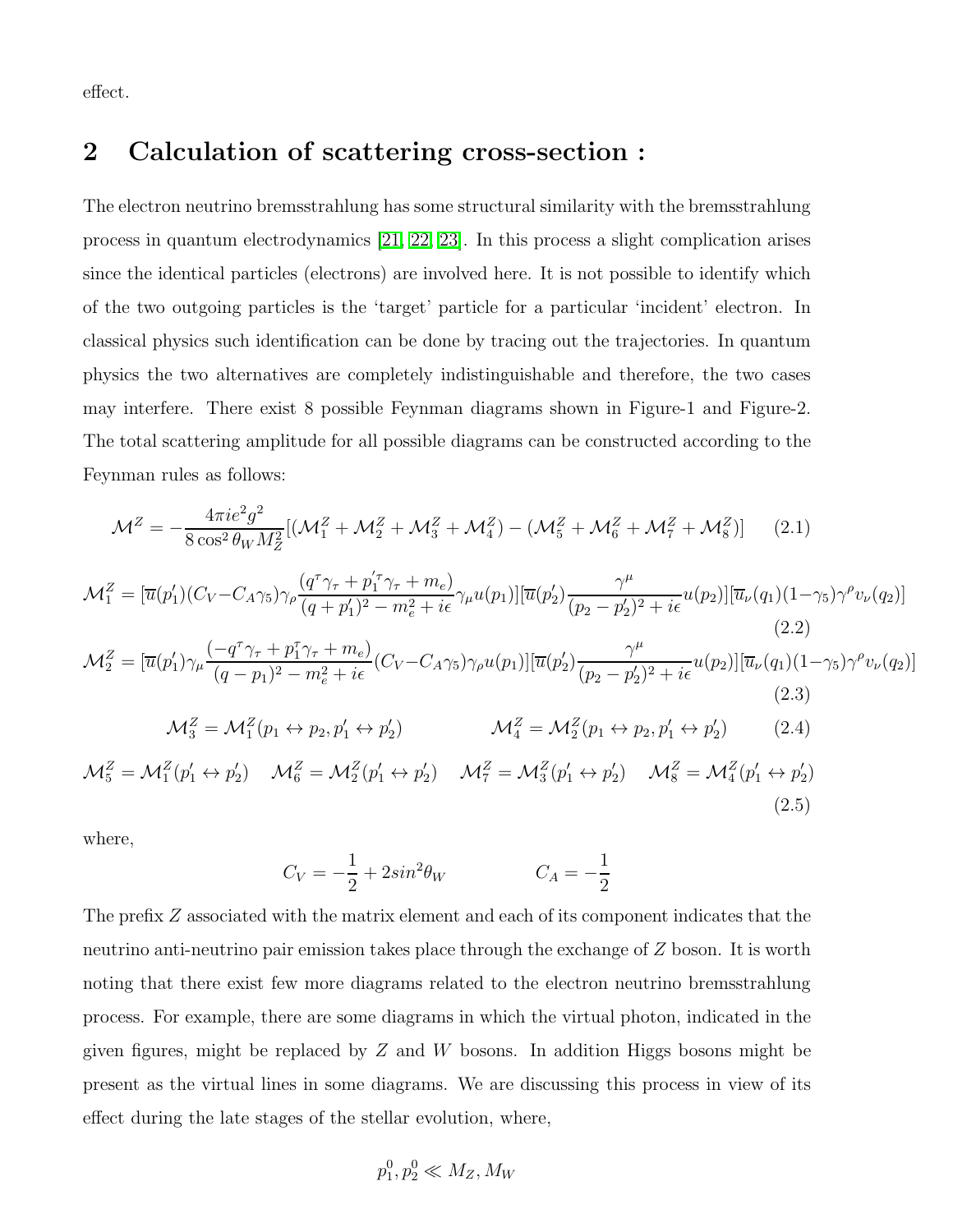and so in this energy range all such additional diagrams containing more than one ofshell gauge boson lines would have negligible effect compared to the 16 diagrams considered in this article. We can thus ignore those diagrams to make our calculations relatively simpler.

Since the collision occurs between two identical particles, both the halves of the phase are identical. In one half of the phase direct scattering dominates over the exchange graph, whereas in the other half later one dominates over the former. So it is quite reasonable to calculate the process in the half of the phase where the graphs representing the direct scattering dominates. We have carried out our calculations in CM frame in which

$$
\overrightarrow{p_1} + \overrightarrow{p_2} = \overrightarrow{p}_1' + \overrightarrow{p}_2' + \overrightarrow{q_1} + \overrightarrow{q_2} = 0 \qquad (2.6)
$$

where  $\overrightarrow{q_1}$  and  $\overrightarrow{q_2}$  are the linear momenta of neutrino and anti-neutrino. In this frame we have to calculate the term  $|\mathcal{M}^Z|^2$  over the spin sum. It is not very easy task and can be done with some choices and approximations. We can express the term  $\sum |\mathcal{M}_1^Z|^2$  as

$$
\sum |\mathcal{M}_1^Z|^2 = X_{\rho\sigma\alpha\beta}(p_1, p_2, p_1', p_2') Y^{\alpha\beta}(p_2, p_2') N^{\rho\sigma}(q_1, q_2)
$$
\n(2.7)

$$
X_{\rho\sigma\alpha\beta}(p_1, p_2, p'_1, p'_2) = \frac{1}{4m_e^2|(q+p'_1)^2 - m_e^2 + i\epsilon|^2} [C_V^2 T_1 - C_A^2 T_2 + C_V C_A T_3 - C_V C_A T_4]
$$
(2.8)

$$
T_1 = Tr[(p_1^{\tau}\gamma_{\tau} + m_e)\gamma_{\alpha}(P^{\tau}\gamma_{\tau} + m_e)\gamma_{\rho}(p_1^{\prime\tau}\gamma_{\tau} + m_e)\gamma_{\sigma}(P^{\tau}\gamma_{\tau} + m_e)\gamma_{\beta}] \qquad (2.8a)
$$

$$
T_2 = Tr[(p_1^{\tau}\gamma_{\tau} + m_e)\gamma_{\alpha}(P^{\tau}\gamma_{\tau} + m_e)\gamma_{\rho}(-p_1^{\prime\tau}\gamma_{\tau} + m_e)\gamma_{\sigma}(P^{\tau}\gamma_{\tau} + m_e)\gamma_{\beta}]
$$
 (2.8b)

$$
T_3 = Tr\left[ (p_1^{\tau}\gamma_{\tau} + m_e)\gamma_{\alpha} (P^{\tau}\gamma_{\tau} + m_e)\gamma_{\rho} (p_1^{\prime\tau}\gamma_{\tau} + m_e)\gamma_5\gamma_{\sigma} (P^{\tau}\gamma_{\tau} + m_e)\gamma_{\beta} \right]
$$
(2.8c)

$$
T_4 = Tr\left[ (p_1^{\tau}\gamma_{\tau} + m_e)\gamma_{\alpha} (P^{\tau}\gamma_{\tau} + m_e)\gamma_{\rho}\gamma_5 (-p_1^{\prime\tau}\gamma_{\tau} + m_e)\gamma_{\sigma} (P^{\tau}\gamma_{\tau} + m_e)\gamma_{\beta} \right]
$$
(2.8d)

$$
Y^{\alpha\beta}(p_2, p'_2) = \frac{1}{m_e^2 |(p_2 - p'_2)^2 + i\epsilon|^2} [p_2^{\alpha} p'_2^{\beta} + p_2^{\beta} p'_2^{\alpha} + \{(p_2 p'_2) - m_e^2\} g^{\alpha\beta}]
$$
(2.9)

$$
N^{\rho\sigma}(q_1, q_2) = \frac{2}{m_{\nu}^2} [q_1^{\rho} q_2^{\sigma} + q_1^{\sigma} q_2^{\rho} - (q_1 q_2) g^{\rho\sigma} + i q_{1\tau_1} q_{2\tau_2} \epsilon^{\tau_1 \tau_2 \rho\sigma}]
$$
(2.10)

$$
q = q_1 + q_2 = (p_1 + p_2) - (p'_1 + p'_2)
$$
\n(2.11*a*)

$$
P = q + p_1' \tag{2.11b}
$$

Instead of calculating the term  $\sum |\mathcal{M}_1^Z|^2$  it is more convenient to calculate the term

$$
\int \sum |\mathcal{M}_1^Z|^2 \frac{d^3q_1}{2q_1^0} \frac{d^3q_2}{2q_2^0} \delta^4(q - q_1 - q_2)
$$

Let us consider

$$
I^{\rho\sigma}(q) = \frac{2}{m_{\nu}^{2}} \int [q_{1}^{\rho}q_{2}^{\sigma} + q_{1}^{\sigma}q_{2}^{\rho} - (q_{1}q_{2})g^{\rho\sigma} + iq_{1\tau_{1}}q_{2\tau_{2}}\epsilon^{\tau_{1}\tau_{2}\rho\sigma}] \frac{d^{3}q_{1}}{2q_{1}^{0}} \frac{d^{3}q_{2}}{2q_{2}^{0}} \delta^{4}(q - q_{1} - q_{2}) \tag{2.12}
$$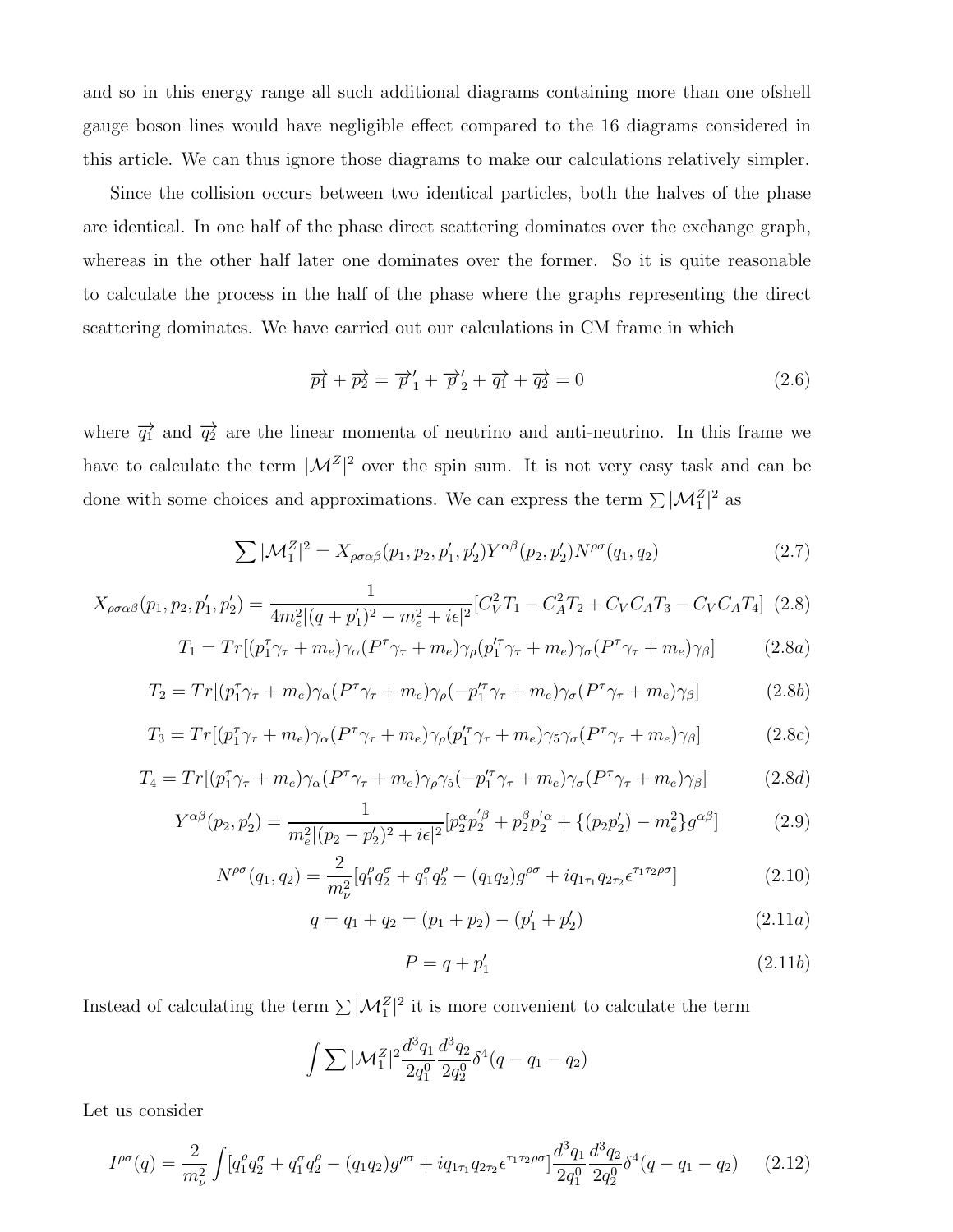$$
= \frac{1}{m_{\nu}^2} (Aq^2 g^{\rho \sigma} + Bq^{\rho} q^{\sigma})
$$

It is to be remembered that the neutrino mass is very small compared to the magnitude of its linear momentum. This is valid throughout our calculations, even in the non-relativistic case. Even if the neutrino mass is comparable to the magnitude of the linear momentum of the neutrino, then no such neutrino anti-neutrino pair will be emitted and the process becomes superfluous. This is very much consistent with the Standard Model which is based on the concept of mass less neutrino. In principle neutrino may have a little mass, but it is too little to violate the basic assumption of the well known existing theory. Thus taking  $m_{\nu} \ll q^0$  we can evaluate the integral  $I^{\rho\sigma}(q)$  and find the value of A and B. It is found to be

$$
A = -B = -\frac{\pi}{3}
$$

and also we get

$$
\int \sum |\mathcal{M}_1^Z|^2 \frac{d^3 q_1}{2q_1^0} \frac{d^3 q_2}{2q_2^0} \delta^4(q - q_1 - q_2) = X_{\rho \sigma \alpha \beta}(p_1, p_2, p_1', p_2') Y^{\alpha \beta}(p_2, p_2') I^{\rho \sigma}(q) \tag{2.13}
$$

In the same manner the term  $\Sigma |{\cal M}_2^Z|^2$  can be evaluated to obtain an expression similar to equation (2.13). In this case  $P$  will be replaced by  $Q$ , where

$$
Q=p_1-q
$$

Evaluating the various trace terms rigorously and simplifying those expressions we obtain

$$
\int \sum |\mathcal{M}^Z|^2 \frac{d^3 q_1}{2q_1^0} \frac{d^3 q_2}{2q_2^0} \delta^4(q - q_1 - q_2) = F(p_1, p_2, p_1', p_2')
$$
 (2.14)

The right hand side of this equation is a scalar obtained by the various combinations of the scalar product of initial and final momenta of the electrons. Thus ultimately  $F$  becomes the function of either energies or momenta of incoming and outgoing electrons. The scattering cross section of this process can be calculated by using the formula

$$
\sigma = \frac{S}{4\sqrt{(p_1p_2)^2 - m_e^4}} N_{p_1} N_{p_2} \frac{1}{(2\pi)^2} \int \frac{N_{p'_1} d^3 p'_1}{2p'_1 (2\pi)^3} \frac{N_{p'_2} d^3 p'_2}{2p'_2 (2\pi)^3} N_{q_1} N_{q_2} F(p_1, p_2, p'_1, p'_2)
$$
(2.15)

Here all incoming and outgoing particles are spin- $\frac{1}{2}$  fermions. For that reason  $N_i$  (i =  $p_1, p_2, p'_1, p'_2, q_1, q_2$  is twice the mass of the corresponding fermion. The square root term present in the denominator comes from the incoming flux that is directly proportional to the relative velocity of the incoming electrons and written in Lorentz invariant way. As the final state contains the incoming particle there must be a non-unit statistical degeneracy factor  $S$  given by

$$
\mathcal{S} = \prod_l \frac{1}{g_l!}
$$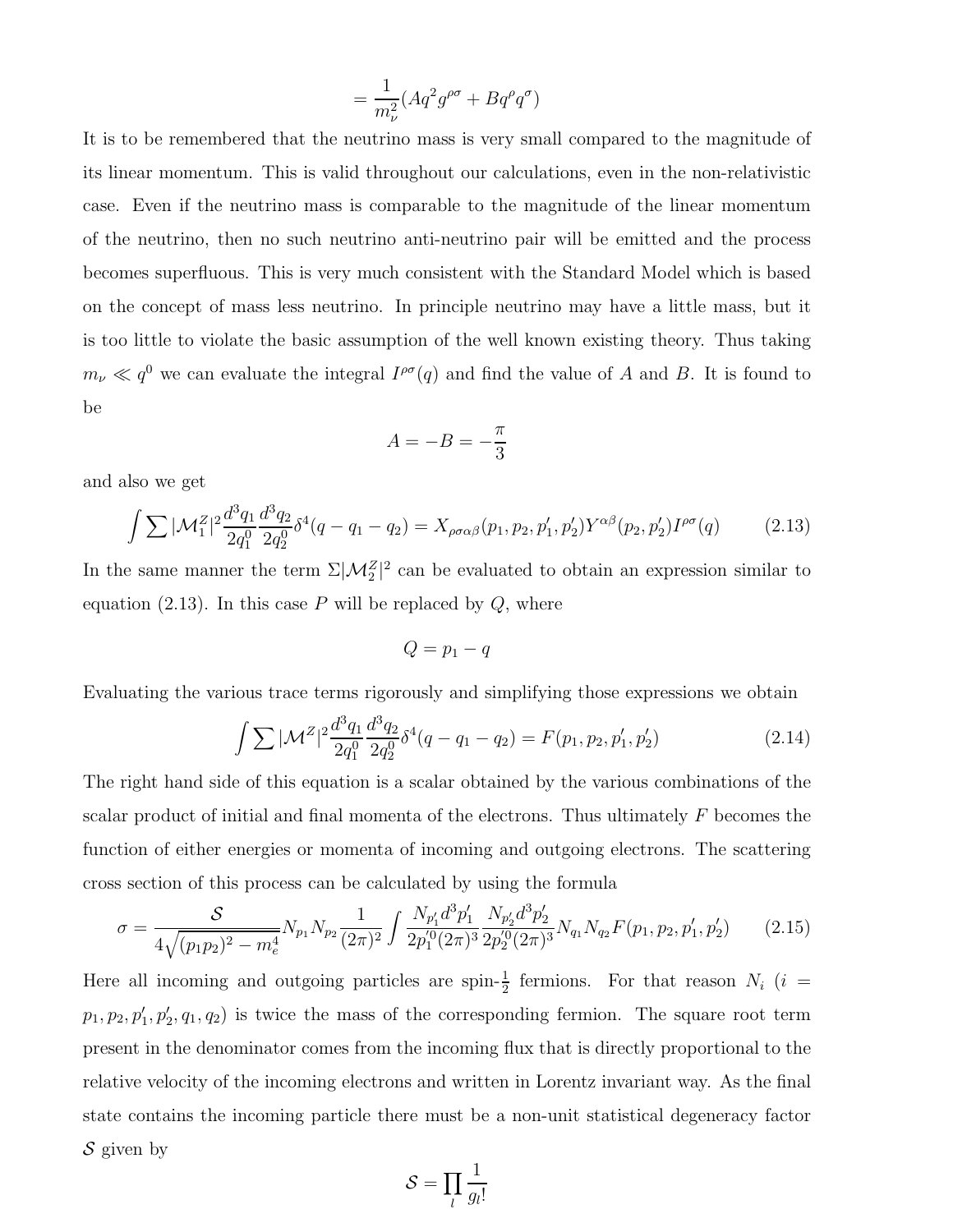if there are  $g_l$  particles of the kind l in the final state. This factor arises since for  $g_l$  identical final particles there are exactly  $g_l!$  possibilities of arranging those particles; but only one such arrangement is measured experimentally. We Calculate the expression for  $F(p_1, p_2, p'_1, p'_2)$ in the equation (2.15) and then integrating that expression the scattering cross section is obtained. We are interested to obtain a clear analytical expression and so we do not use any numerical technique. Instead, with some special choice of approximations we have calculated the integral present in (2.15). Let us consider the following four vector

$$
p' = p_1' + p_2' = p_1 + p_2 - q
$$

It is clear that p' is timelike i.e.  $(p')^2 > 0$  and so we can take a proper Lorentz transform such that  $p' = (p'^0, 0)$ . To obtain the integral over  $d^3p'_1$  we should write

$$
\int \frac{F}{p_2^{'0}} d^3 p_2' = \frac{4\pi}{3} \frac{|\overrightarrow{p}_1'|^3}{p_1^{'0}} F(|\overrightarrow{p}_2'| = |\overrightarrow{p}_1'|,...) + \epsilon
$$

The error term  $\epsilon$  will be present since we consider the system in CM frame, defined by the equation (2.6), simultaneously. Here neglecting this error term we can use the following approximation.

$$
\int \frac{F}{p_2'^0} d^3 p_2' \approx \frac{4\pi}{3} \frac{|\vec{p}_1'|^3}{p_1'^0} F(|\vec{p}_2'| = |\vec{p}_1'|,...)
$$
\n(2.16)

Next we integrate over  $d^3p'_1$  without any more approximation and obtain the expression for the scattering cross-section as follows:

$$
\sigma = \frac{(C_V^2 + C_A^2)}{9\pi^2} \left(\frac{eg}{M_Z \cos\theta_W}\right)^4 \frac{(p^0)^2}{\sqrt{1 - \left(\frac{m_e}{p^0}\right)^2}} [\ln(\frac{p^0}{m_e}) + f(p^0, r)] \tag{2.17}
$$

where,

$$
f(p^{0},r) = \ln r - [r - \frac{m_{e}}{p^{0}}][14 - \frac{16}{(1 + \frac{C_{V}^{2}}{C_{A}^{2}})}(\frac{m_{e}}{p^{0}})^{2} + \frac{3(1 + \frac{3C_{V}^{2}}{2C_{A}^{2}})}{(1 + \frac{C_{V}^{2}}{C_{A}^{2}})}(\frac{m_{e}}{p^{0}})^{4}] + \frac{1}{2}[r^{2} - (\frac{m_{e}}{p^{0}})^{2}][31 - \frac{12(1 + \frac{27C_{V}^{2}}{24C_{A}^{2}})}{(1 + \frac{C_{V}^{2}}{C_{A}^{2}})}(\frac{m_{e}}{p^{0}})^{2} - \frac{3\left(\frac{m_{e}}{p^{0}}\right)^{4}}{1 - \frac{2}{3}[r^{3} - (\frac{m_{e}}{p^{0}})^{3}][7 - 3(\frac{m_{e}}{p^{0}})^{2}] + \frac{1}{4}[r^{4} - (\frac{m_{e}}{p^{0}})^{4}] - 3(\frac{m_{e}}{p^{0}})^{2}\ln(\frac{r p^{0}}{p^{0}})\left[\frac{4(1 + \frac{27C_{V}^{2}}{24C_{A}^{2}})}{(1 + \frac{C_{V}^{2}}{C_{A}^{2}})} - (\frac{m_{e}}{p^{0}})^{2} - \frac{1}{(1 + \frac{C_{V}^{2}}{C_{A}^{2}})}(\frac{m_{e}}{p^{0}})^{2}\right] + \frac{1}{4}[r^{4} - (\frac{m_{e}}{p^{0}})^{4}] - 3(\frac{m_{e}}{p^{0}})^{2}\ln(\frac{r p^{0}}{m_{e}})\left[\frac{4(1 + \frac{27C_{V}^{2}}{24C_{A}^{2}})}{(1 + \frac{C_{V}^{2}}{C_{A}^{2}})} - (\frac{m_{e}}{p^{0}})^{2} - \frac{1}{(1 + \frac{C_{V}^{2}}{C_{A}^{2}})}(\frac{m_{e}}{p^{0}})^{2}\right] - \frac{3\left(\frac{m_{e}}{p^{0}}\right)^{4}\left[(\frac{p^{0}}{m_{e}})^{2} - (\frac{1}{r})^{2}\right]\left[1 - \frac{1}{(1 + \frac{C_{V}^{2}}{C
$$

 $p<sup>0</sup>$  represents the center of mass energy i.e.

$$
p_1^0 = p_2^0 = p^0
$$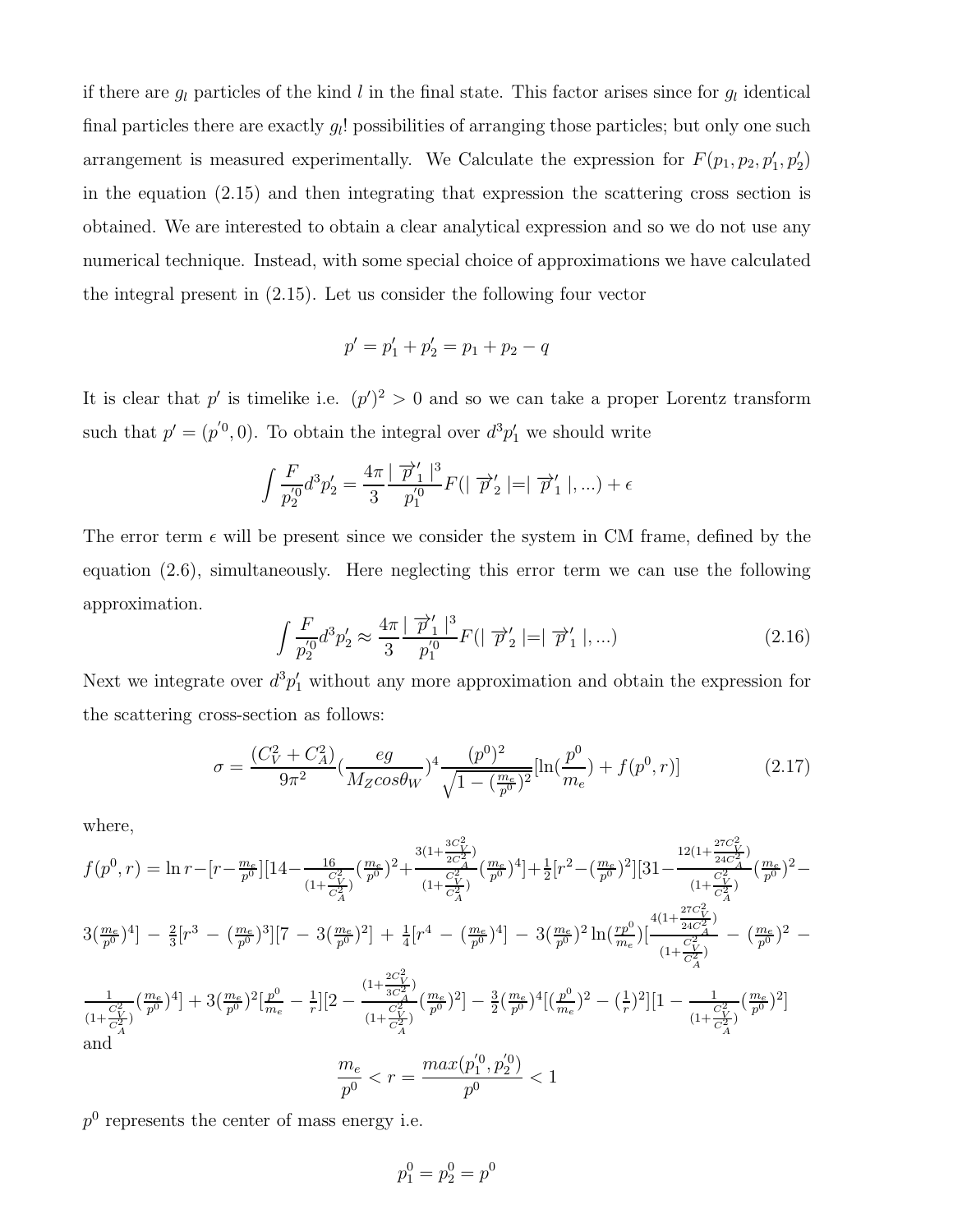whereas  $p_1^{'0}$  and  $p_2^{'0}$  stand for energies of the outgoing electrons.

It is worth noting that all three type of neutrinos may involve in this process, since there is no lepton number violation for it. So far we have used the technique applicable for both muon and tau neutrino; but for electron type of neutrino another 8 Feynman diagrams having  $e - W^- - \nu_e$  effect may contribute in this process. Four of them are for direct processes (Figure-3) and the rest four represent exchange diagrams (Figure-4). These extra diagrams contribute in the calculations of scattering cross-section, but only for electron type of neutrino emission. In that case the matrix element will be modified as

$$
\mathcal{M} = \mathcal{M}^Z + \mathcal{M}^W \tag{2.18}
$$

 $(2.20b)$ 

where,

$$
\mathcal{M}^{W} = -\frac{4\pi i e^2 g^2}{8M_W^2} [(\mathcal{M}_1^W + \mathcal{M}_2^W + \mathcal{M}_3^W + \mathcal{M}_4^W) - (\mathcal{M}_5^W + \mathcal{M}_6^W + \mathcal{M}_7^W + \mathcal{M}_8^W)] \tag{2.19}
$$

$$
\mathcal{M}_{1}^{W} = [\overline{u}(p'_{1})(1-\gamma_{5})\gamma_{\rho}\frac{(q^{\tau}\gamma_{\tau} + p'_{1}\gamma_{\tau} + m_{e})}{(q+p'_{1})^{2} - m_{e}^{2} + i\epsilon}\gamma_{\mu}v_{\nu}(q_{2})] [\overline{u}(p'_{2})\frac{\gamma^{\mu}}{(p_{2} - p'_{2})^{2} + i\epsilon}u(p_{2})][\overline{u}_{\nu}(q_{1})(1-\gamma_{5})\gamma^{\rho}u(p_{1})]
$$
\n
$$
\mathcal{M}_{2}^{W} = [\overline{u}(p'_{1})\gamma_{\mu}\frac{(-q^{\tau}\gamma_{\tau} + p_{1}^{\tau}\gamma_{\tau} + m_{e})}{(q-p_{1})^{2} - m_{e}^{2} + i\epsilon}(1-\gamma_{5})\gamma_{\rho}v_{\nu}(q_{2})][\overline{u}(p'_{2})\frac{\gamma^{\mu}}{(p_{2} - p'_{2})^{2} + i\epsilon}u(p_{2})][\overline{u}_{\nu}(q_{1})(1-\gamma_{5})\gamma^{\rho}u(p_{1})]
$$
\n(2.20a)

Other  $\mathcal{M}_i^W$ 's (i=3,..8) have the similar expressions as defined in the equations (2.4) and (2.5). We use Fierz rearrangement to obtain the full expression for  $M$  containing the contributions for both  $Z$  and  $W$  bosons exchanged diagrams. If we introduce Fierz rearrangement on  $\mathcal{M}_{1}^{W}$ in  $(2.20a)$  and add it to  $(2.2)$  we obtain

$$
\mathcal{M}_1 = [\overline{u}(p'_1)(C'_V - C'_A \gamma_5)\gamma_\rho \frac{(q^\tau \gamma_\tau + p'_1 \gamma_\tau + m_e)}{(q + p'_1)^2 - m_e^2 + i\epsilon} \gamma_\mu u(p_1)][\overline{u}(p'_2)\frac{\gamma^\mu}{(p_2 - p'_2)^2 + i\epsilon} u(p_2)][\overline{u}_\nu(q_1)(1 - \gamma_5)\gamma^\rho v_\nu(q_2)]
$$
\n(2.21*a*)

and thus the total scattering matrix becomes

$$
\mathcal{M} = -\frac{4\pi i e^2 G_F}{\sqrt{2}} [(\mathcal{M}_1 + \mathcal{M}_2 + \mathcal{M}_3 + \mathcal{M}_4) - (\mathcal{M}_5 + \mathcal{M}_6 + \mathcal{M}_7 + \mathcal{M}_8)]
$$
(2.21b)

where,

$$
C_V' = \frac{1}{2} + 2\sin^2\theta_W \qquad C_A' = -\frac{1}{2}
$$

and

$$
\frac{G_F}{\sqrt{2}} = \frac{g^2}{8M_W^2} = \frac{g^2}{8M_Z^2 \cos^2 \theta_W}
$$

Each  $\mathcal{M}_i$  (i=1,2..8) is formed by adding  $\mathcal{M}_i^Z$  and rearranged  $\mathcal{M}_i^W$ . Then we proceed in the same way as before and calculate the scattering cross section as

$$
\sigma_{\nu_e} = \frac{4(C_V^{'2} + C_A^{'2})}{9\pi^2} \alpha^2 G_F^2 \frac{(p^0)^2}{\sqrt{1 - (\frac{m_e}{p^0})^2}} [\ln(\frac{p^0}{m_e}) + f_{\nu_e}(p^0, r)] \tag{2.22}
$$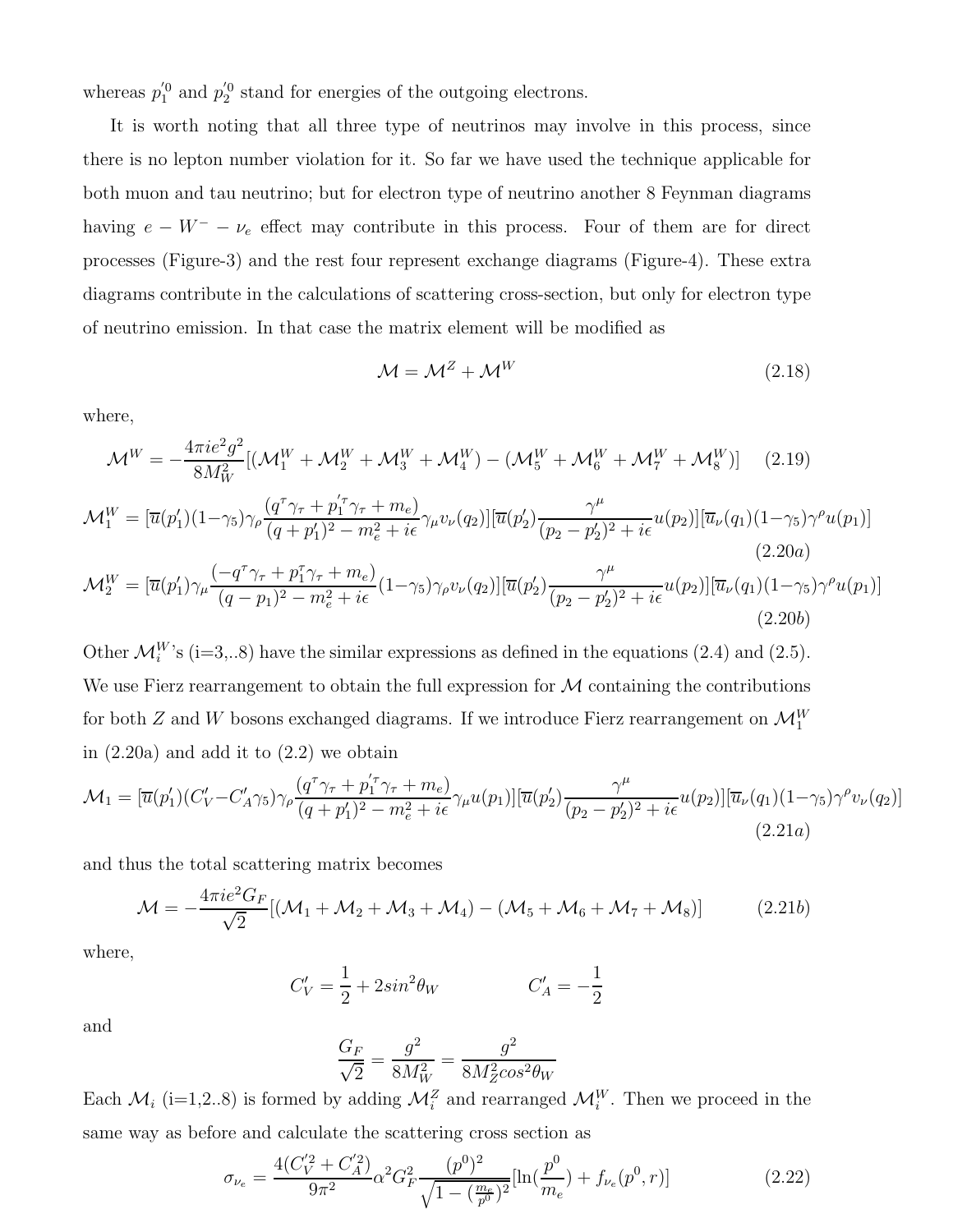The expression  $f_{\nu_e}(p^0, r)$  present in the equation (2.22) is almost similar to the expression  $f(p^{0}, r)$ . In fact if we replace  $C_{V}$  and  $C_{A}$  present in  $f(p^{0}, r)$  by  $C'_{V}$  and  $C'_{A}$  respectively the expression  $f_{\nu_e}(p^0, r)$  can be found out.

The equation (2.22) gives the scattering cross-section for electron type of neutrino whereas the scattering cross section for both muon and tau neutrino can be obtained by using equation (2.17). We like to find the scattering cross section in the extreme relativistic as well as nonrelativistic limit. In those two limit the total scattering cross section, in c.g.s unit, for all three type of neutrinos are approximated as

$$
\sigma_{\nu_e,\nu_\mu,\nu_\tau} \approx 5.8 \times 10^{-50} \times \left(\frac{E_{ER}}{m_e c^2}\right)^2 \ln\left(\frac{E_{ER}}{m_e c^2}\right) cm^2 \quad [extreme - relativistic] \tag{2.23}
$$

$$
\approx 3.44 \times 10^{-49} \times \left(\frac{E_{NR}}{m_e c^2}\right)^{\frac{1}{2}} \qquad \qquad cm^2 \quad [non-relativistic] \tag{2.24}
$$

To be noted that  $E_{ER}$  and  $E_{NR}$  represent the energy of the single electron related to extreme relativistic and non-relativistic limit respectively.

We are going to check the goodness of our approximated analytical method. To verify it let us obtain the scattering cross-section for electron type of neutrino in the relativistic case from the equation (2.22), which gives

$$
\sigma_{\nu_e} \simeq 4.16 \times 10^{-51} \times \left(\frac{E}{m_e c^2}\right)^2 \ln\left(\frac{E}{2m_e c^2}\right) \quad cm^2 \tag{2.25}
$$

where  $E$  is the CM energy.

In the Tabe-1 this result is compared to the scattering cross section for electron type of neutrino, obtained by using CalcHep software (version-2.3.7).

## 3 Calculation of energy loss rate :

A number of different cases are to be considered to calculate the energy loss rate via electron neutrino bremsstrahlung process. We have already obtained the scattering cross section in extreme relativistic and non-relativistic limit. The later stage of the stellar evolution may be degenerate as well as non-degenerate characterized by the chemical potential. In the evolution of some stars the electron gas exerts degenerate pressure which prevents the star from contraction due to the gravitational force. The complete degenerate gas is such in which all the lower states below the Fermi energy become occupied. There may be some ranges of temperature and density where electron energy would not be bounded by Fermienergy. Such non-degeneracy may be evident for both relativistic and non-relativistic limit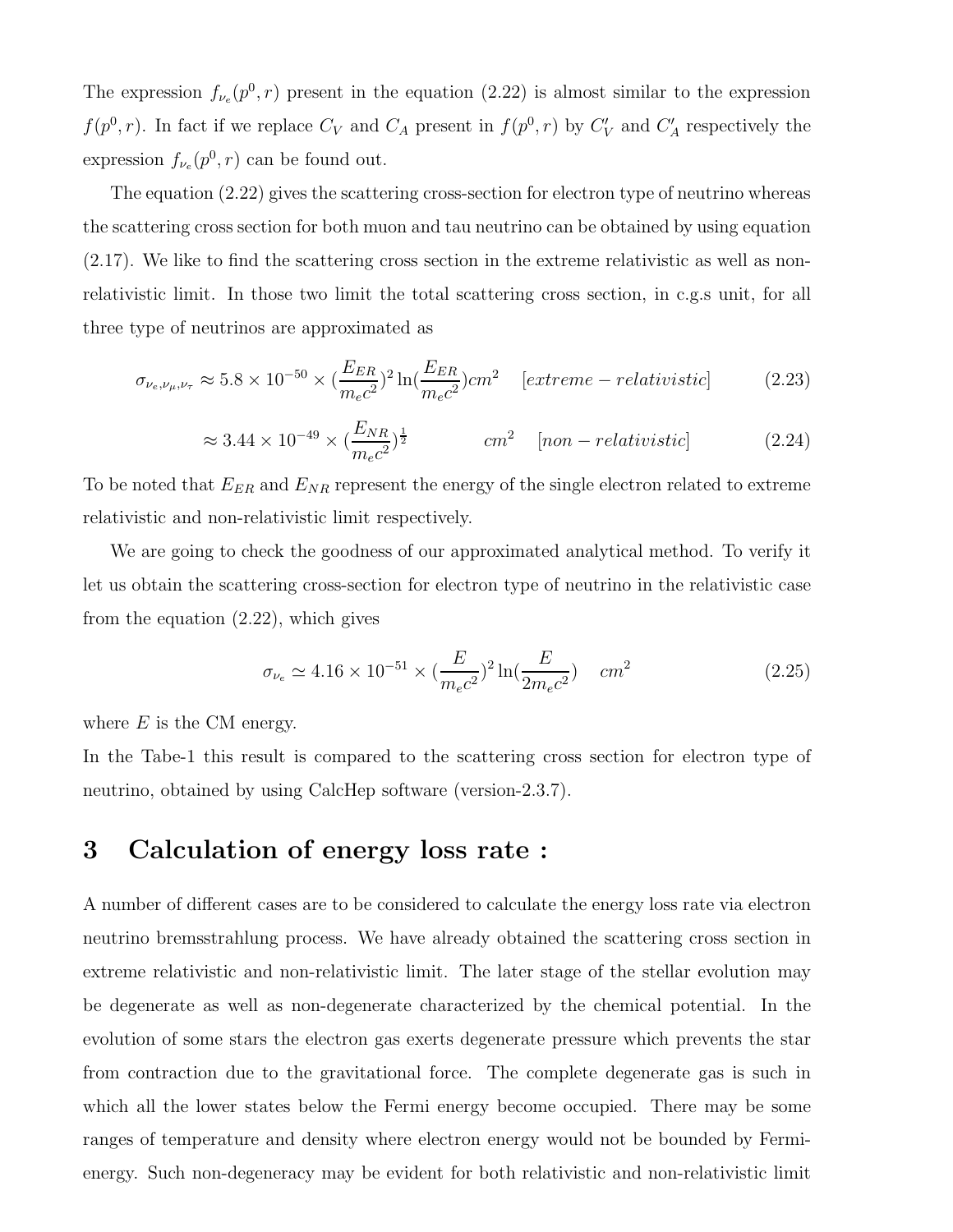i.e. for  $\kappa T < m_e c^2$  and  $\kappa T > m_e c^2$  respectively, where  $\kappa$  represents Boltzmann's constant. We calculate the energy loss rate by using the formula

$$
\rho \mathcal{E}_{\nu} = \frac{4}{(2\pi)^6 \hbar^6} \int_0^{\infty} \int_0^{\infty} \frac{d^3 p_1}{\left[e^{\frac{E_1}{\kappa T} - \psi} + 1\right]} \frac{d^3 p_2}{\left[e^{\frac{E_2}{\kappa T} - \psi} + 1\right]} (E_1 + E_2) \int d\sigma (E'_1, E'_2) g(E'_1, E'_2) |\overrightarrow{v_1} - \overrightarrow{v_2}| \tag{3.1}
$$

where  $\rho$  is the mass density of the electron gas and  $g(E_1)$  $I'_1, E'_2$ ) stands for Pauli's blocking factor, given by

$$
g(E'_1, E'_2) = [1 - \frac{1}{e^{\frac{E'_1}{\kappa T} - \psi} + 1}] [1 - \frac{1}{e^{\frac{E'_2}{\kappa T} - \psi} + 1}]
$$
(3.2*a*)

 $\psi = \frac{\mu}{\kappa T}$  ( $\mu$  represents the chemical potential of the electron gas) is related to the number density of the electron by the following relation.

$$
n = \frac{2(\kappa T)^3}{\pi^2 (c\hbar)^3} \int_0^\infty \frac{x[x^2 - \left(\frac{m_e c^2}{\kappa T}\right)^2]^{\frac{1}{2}}}{[e^{x-\psi} + 1]} dx
$$
 (3.2b)

To be noted that in equations (3.1) and (3.2b) the upper limit of the momentum has been taken up to infinity; this may give an impression that the CM energy of the electron may be very high and comparable to  $M_Z$  or  $M_W$ . It is not true since the temperature and density of the stellar core in the later stage do not allow the electron to gain that very high energy. Thus in the equations (3.1) and (3.2b) the upper limit of the momentum depends on the temperature and density of the electron gas. We go through the different cases in the followings.

Case I: In the extreme relativistic non-degenerate case, i.e. when  $T \gg 5.9 \times 10^9$  K and  $\rho < 2 \times 10^6$  gm/cc, the chemical potential becomes very small compared to  $E_{ER}$ . In this case the energy loss rate is calculated as

$$
\mathcal{E}_{\nu} \approx 5.04 \times 10^{12} \times T_{10}^{6} [1 + 0.82 \ln(1.7 T_{10})] \qquad erg - gm^{-1} sec^{-1}
$$
 (3.3)

where

$$
T_{10} = T \times 10^{-10}
$$

From this analytical expression it is found that the energy loss rate does not depend on the density of the electron gas so far the non-degeneracy remains effective.

Case-II: In the extreme relativistic degenerate region the density would be very high; it is to be noted that for core temperature  $T \gg 5.9 \times 10^9$  K and the density would be much higher than  $10^7$  gm/cc. Pauli's blocking factor plays an important role to calculate the energy loss rate for degenerate electron. For extreme relativistic case it can be approximated as

$$
\int d\sigma (E'_1, E'_2) g(E'_1, E'_2) \approx e^{2(1 - x_F)} \sigma
$$
\n(3.4a)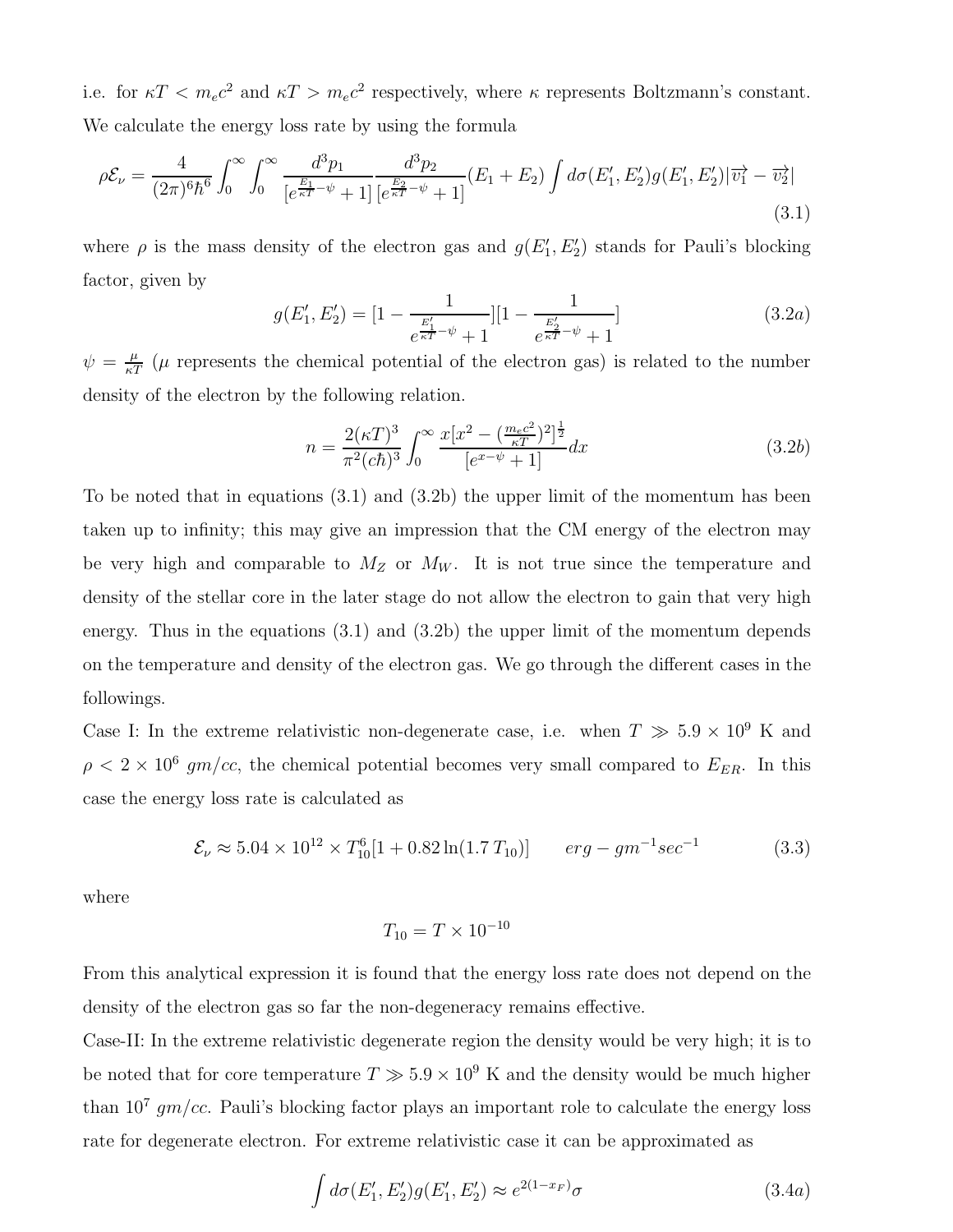where  $x_F$  represents the ratio of the Fermi temperature to the maximum temperature of the degenerate electron gas at the maximum density ( $\sim 10^{15}$  gm/cc). The energy loss rate in the extreme degenerate case is obtained as

$$
\mathcal{E}_{\nu} \approx 6.56 \times 10^{10} \times T_{10}^{6} [1 + 0.56 \ln(1.7 T_{10})] \qquad erg - gm^{-1} sec^{-1} \tag{3.4b}
$$

To be noted that the above expression for energy loss rate depends on density only, not on the temperature.

Case-III: The non-relativistic effect becomes important when the central temperature of the star is below the  $5.9 \times 10^9$  K and the electron would be non-degenerate if  $(\frac{\rho}{2})^{\frac{2}{3}} \leq (\frac{T}{2.97 \times 10^5 K})$ ). In this case  $\mu < m_e c^2$ , but  $\psi$  cannot be neglected as in the extreme relativistic case. We calculate the energy-loss rate as follows:

$$
\mathcal{E}_{\nu} \approx 0.88 \times 10^{-3} \times T_8 \rho \qquad erg - gm^{-1} sec^{-1} \tag{3.5}
$$

Where  $T_8$  is defined in the same manner as  $T_{10}$ . This energy loss rate is not low in the region having the temperature  $10^8 - 10^9$  K and density less than  $10^6$  gm/cc, which indicates the importance of this process in the non-relativistic non-degenerate region.

It is worth noting that the energy loss rate in the non-relativistic but degenerate case is very low, hence this case is not considered here.

#### 4 Discussion :

In the calculations of scattering cross-section we have used an approximation in the equation (2.16), but the Table-1 shows our result is very close to that generated by the software. It strongly supports the approximation we have used in the equation (2.16). The scattering cross section obtained under the frame-work of electro-weak theory is very small, especially in the non-relativistic case, but as the mean free path of the neutrinos is much longer than the scale of stellar radius the electron-neutrino bremsstrahlung process may have some effect to release energy from star at high temperature and density. The relativistic effect comes into play when the temperature exceeds  $6 \times 10^9$  K. It is evident from our work that the electronneutrino bremsstrahlung process yields a large amount of energy loss from the stellar core when core temperature  $\geq 10^{10}$  K, both in non-degenerate as well as degenerate region. In that temperature range the radiation pressure is so dominating that the gas pressure has negligible effect [\[24\]](#page-12-1). In this extreme relativistic region the process contributes significantly when the electron gas is non-degenerate. That was also shown by Cazzola and Saggion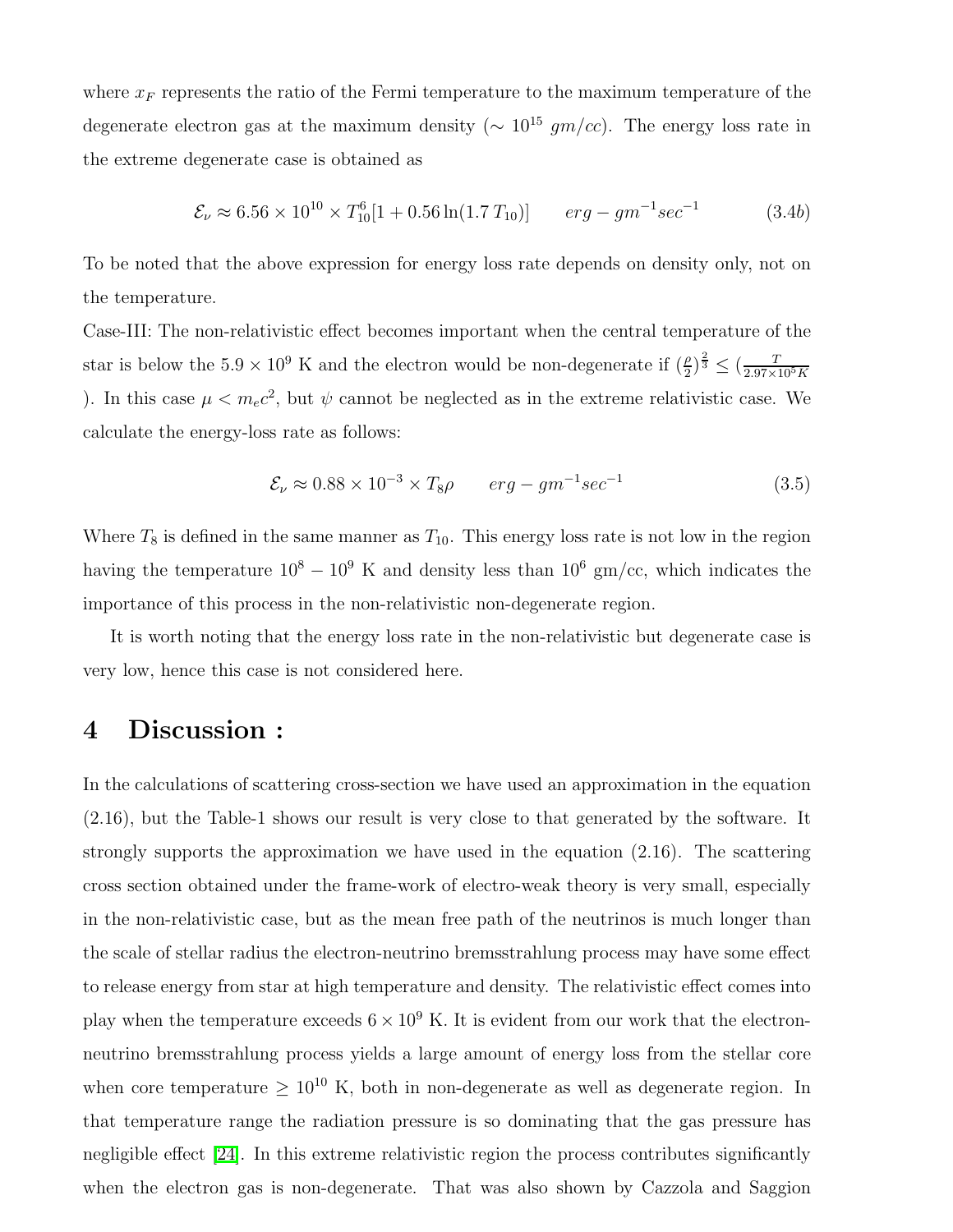[\[20\]](#page-11-18). But they did not calculate the energy loss rate in the degenerate region; though they indicated that the electron neutrino bremsstrahlung process might be highly significant in that region. We have calculated the energy-loss rate to obtain an analytical expression for the energy loss rate when the electrons are strongly degenerate. A typical example of the extreme-relativistic degenerate stellar object is the newly born neutron star, which is the result of type-II Supernova. Our study reveals that the energy loss rate in the non-degenerate region is higher than that calculated in the degenerate region. This clearly indicates that though during the neutron star cooling electron-neutrino bremsstrahlung plays a significant role, but the process becomes more important to carry away the energy from the core of pre-Supernova star, which is a relativistic non-degenerate stellar object.

Non-relativistically the process becomes insignificant unless the temperature is sufficiently high, at least the temperature should attain  $10^8$  K. At this temperature the burning of helium gas in the stellar core takes place [\[25\]](#page-12-2). In the temperature range  $10^8 - 10^9$  K the gas pressure is dominating over the radiation pressure; though the effect of radiation pressure cannot be neglected in this region. In addition, the region will be non-degenerate if density  $\langle 2 \times 10^6 \rangle$ gm/cc. The electron neutrino bremsstrahlung process may have some effect in this region though the energy loss rate is not so high as it is in the extreme relativistic case. In the low density the energy loss rate increases rapidly with rising core temperature. Eventually the process contributes in both degenerate and non-degenerate cases, whereas degenerate electrons participate only when the density of the medium is very high. Hence, the electronneutrino bremsstrahlung process is an important energy-generation mechanism during the evolution of stars, particularly in the later stages.

#### 5 Acknowledgement:

It is my pleasure to thank Prof. Probhas Raychaudhri, University of Calcutta, India for his valuable suggestions and guidance in the preparation of this manuscript. I would also like to thank CSIR, India for funding this research work and ICTP, Trieste, Italy for providing me some excellent facilities and information, which have facilitated to carry out this work. My special thank goes to **Biplob Bhattacherjee**, Department of Pure Physics, University of Calcutta for helping me in the computational work.

#### <span id="page-10-0"></span>References

[1] G.Gamow and M.Schoenberg, Phys.Rev. 59, 539 (1941)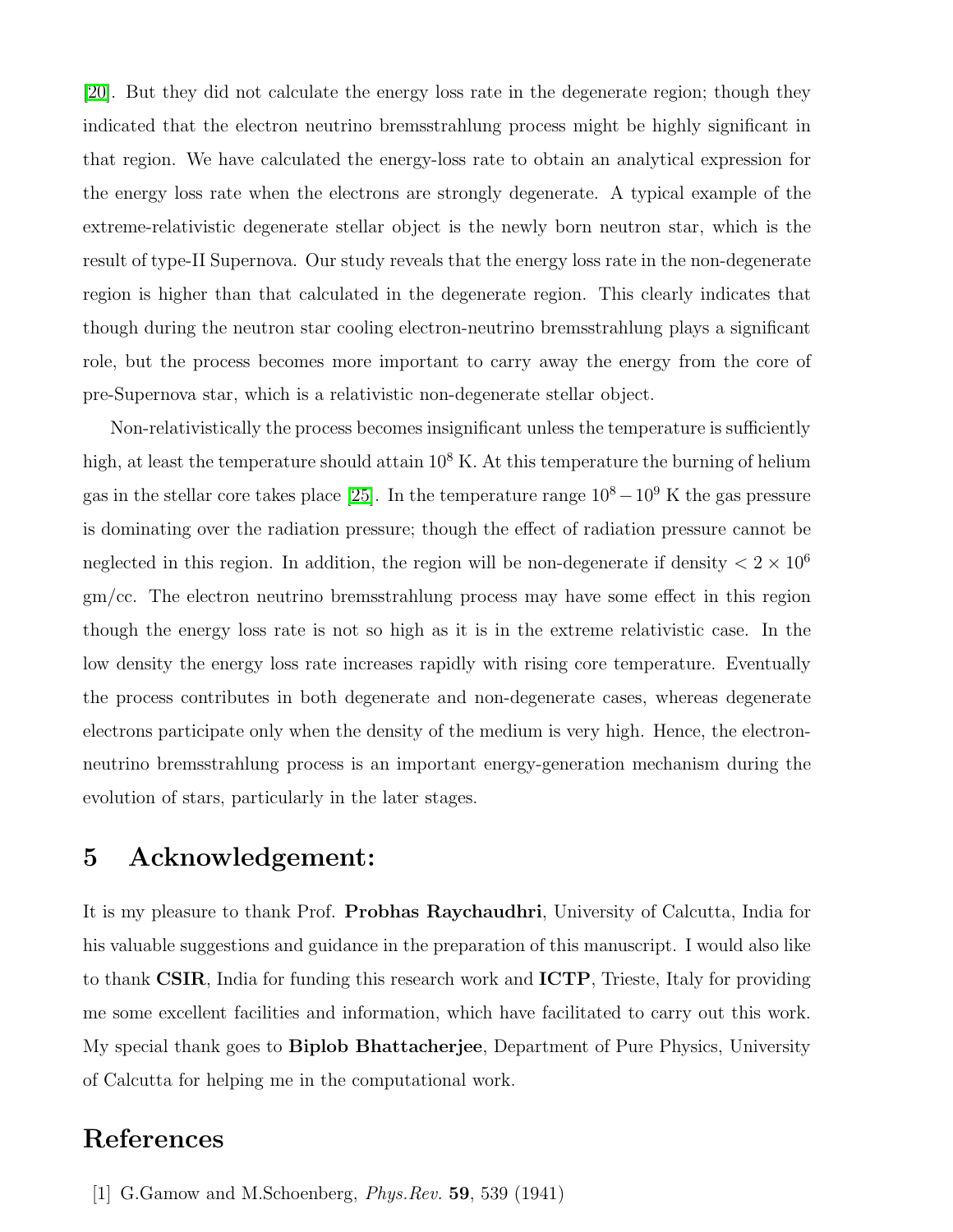- <span id="page-11-1"></span><span id="page-11-0"></span>[2] B.M. Pontecorvo, *JETP* **36**, 1615 (1959)[*Soviet Phys. JETP* **9**, 1148 (1959)]
- <span id="page-11-2"></span>[3] G.M. Gandel'man and V.S. Pinaev, JETP 37, 1072 (1959) [Soviet Phys. JETP 10, 764 (1960)]
- <span id="page-11-3"></span>[4] H.Y.Chiu and P.Morrison, *Phys.Rev. Lett.* **5**, 573 (1960)
- <span id="page-11-4"></span>[5] H.Y.Chiu and R.C.Stabler, Phys.Rev. 122, 1317 (1961)
- <span id="page-11-5"></span>[6] H.Y.Chiu, *Phys.Rev.* **123**, 1040 (1961)
- <span id="page-11-6"></span>[7] D.A.Dicus, Phys.Rev.D 6, 941 (1972)
- <span id="page-11-7"></span>[8] R.Feynman and M.Gell-Mann, Phys.Rev. 109, 193 (1958)
- <span id="page-11-8"></span>[9] P.Raychaudhuri, Astrophys. Sp.Sc. 8, 432 and 448 (1970)
- <span id="page-11-9"></span>[10] P.Raychaudhuri, *Progress. Theo. Phys.*  $42$ , 116 (1969)
- <span id="page-11-10"></span>[11] D.A.Dicus and W.W.Repko, Phys.Rev.D 48, 5106 (1993)
- <span id="page-11-11"></span>[12] A.Abbasabadi,A.Devoto,D.A.Dicus and W.W.Repko Phys.Rev.D 59, 013012 (1998)
- <span id="page-11-12"></span>[13] A.Abbasabadi, A.Devoto and W.W.Repko, Phys.Rev.D 63, 093001 (2000)
- <span id="page-11-13"></span>[14] L.Rosenberg, Phys.Rev. 129, 2786 (1963)
- <span id="page-11-14"></span>[15] I.Bhattacharyya, Astropart.Phys. 22, 369 (2005)
- <span id="page-11-15"></span>[16] N.Itoh, H.Hayashi, A.Nishikawa and Y. Kohyama, Astrophys. Journ. suppl. 102, 411 (1996)
- <span id="page-11-16"></span>[17] A.De Santo, *Int.J.Mod.Phys.A* **16**, 4085 (2001)
- <span id="page-11-17"></span>[18] D.A.Dicus, W.W.Repko and R.Vega, Phys.Rev.D 62, 093027 (2000)
- <span id="page-11-18"></span>[19] S.Dodelson and G.Feinberg, *Phys.Rev.D* 43,913 1991
- <span id="page-11-19"></span>[20] P.Cazzola and A.Saggion, IL Nuvo Cim. 63A 354 and 367 (1969)
- <span id="page-11-20"></span>[21] V.Vortuba, Phys.Rev. 73, 1468 (1948)
- [22] J.Wheeler and W.E.Lamb, Phys.Rev. 55, 858 and 1956 (1939) and Phys.Rev. 101, 1836 (1939)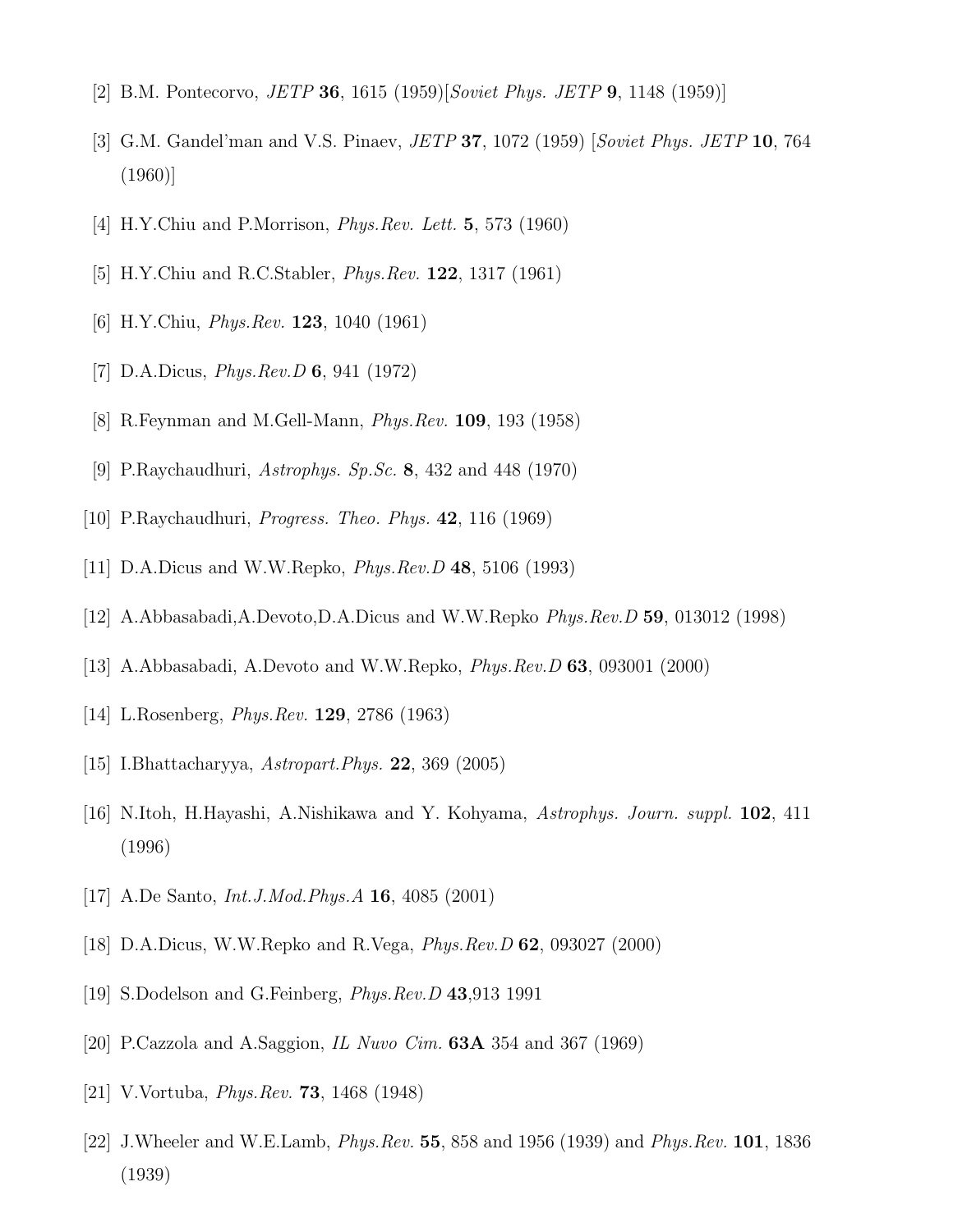- <span id="page-12-1"></span><span id="page-12-0"></span>[23] J.Joseph and F.Rohrlich, *Rev.Mod.Phys.* **30**, 354 (1958)
- <span id="page-12-2"></span>[24] S.Chandrasekhar, An Introduction to the Study of Stellar Structure (The Univeristy of Chicago Press, Chicago,1939, and Dover Publications, New York 1958)
- [25] C.Hayashi, R.Hoshi and D.Sugimoto, Supp. Progress. Theo. Phys. 22, 1 (1962)